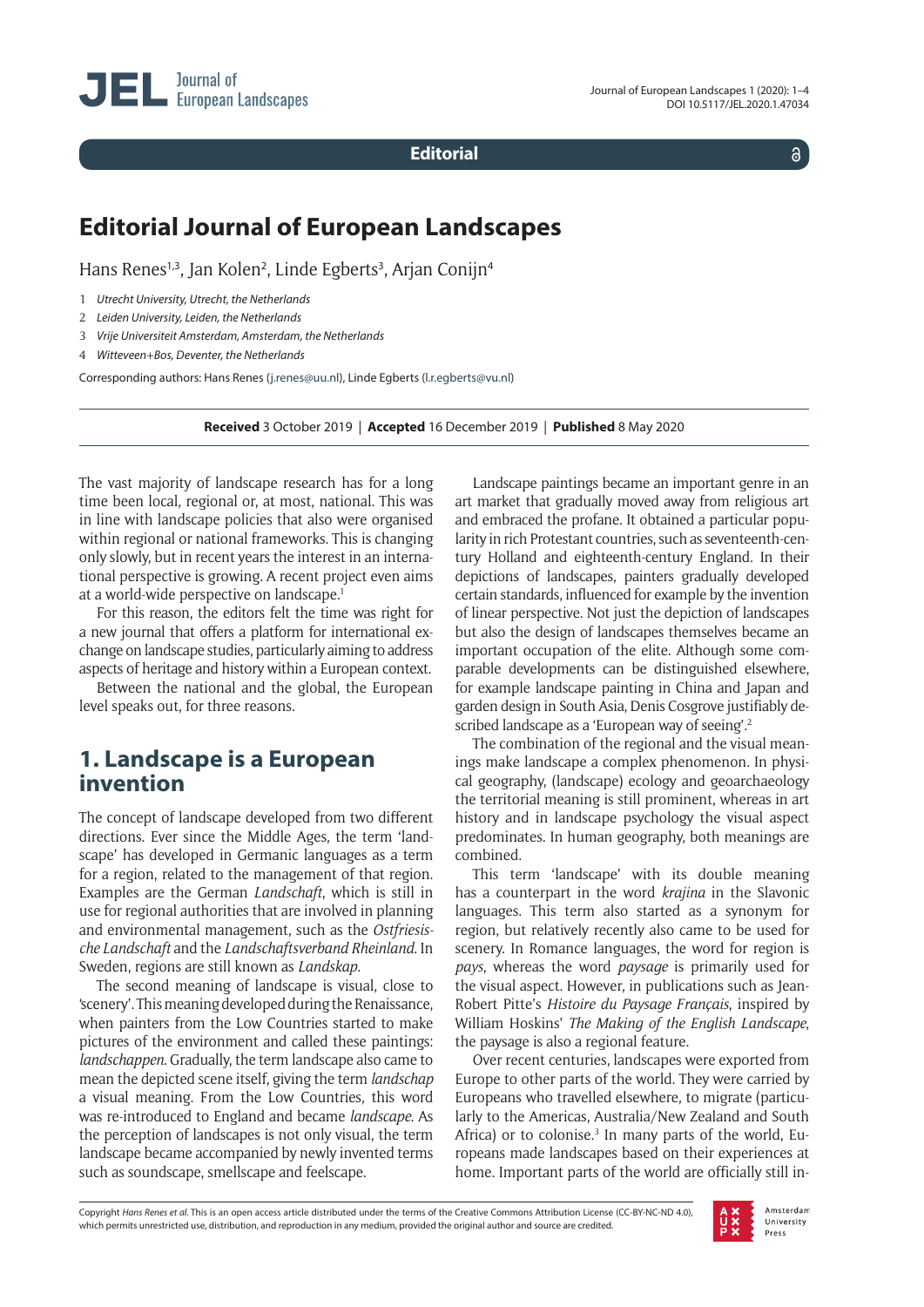tegral parts of the EU, like French Guyana, Réunion and the Canary Islands, etc. Even bigger parts of the world are officially part of a European country but outside the EU: Greenland, French-Polynesia and Curaçao, etc. These 'European landscapes elsewhere' are also interesting for this journal, as well as the influence of non-European cultures on the European landscape. Much more recently, the European concept of landscape has gradually become a world-wide feature, stimulated by the World Heritage Convention that redefined landscape and brought a global landscape discourse.

This journal wants to stimulate discussions on the theories and concepts of landscape, as well as the historical developments and different uses of the term landscape.

### **2. Europe is becoming an important framework for landscape policies**

Two major institutions in Europe, the European Union and the Council of Europe, both developed a track record in landscape policies. The Council of Europe approaches landscape from a human rights and cultural perspective, seeing landscape as a means to guarantee every European a living environment of high visual quality but also as a platform for the involvement of the general public in environmental issues. In 2000, the Council published the European Landscape Convention, also known as the Florence Convention. It defines landscape as: 'an area, as perceived by people, whose character is the result of the action and interaction of natural and/or human factors', an elegant definition that connects the two different meanings described above. The Convention urges governments to act actively on landscape and to involve the public in planning.4

The European Union started as a political project, and has for many decades focused on economic issues, but in recent years has widened its scope to include culture, heritage and landscape. The biggest influence of the European Union on landscape has been through the Common Agricultural Policy that has, since the late 1950s, strengthened developments to increase agricultural production and adapt the landscape to large-scale agriculture. The disadvantages of this policy, such as the production of surpluses and an unprecedented decline in biodiversity and landscape diversity, have brought a number of adaptations since the 1980s. These include subsidies to keep farmers going in 'difficult' areas, the protection of highly valued regional products and the landscapes in which they are produced, as well as for landscape protection.

Of interest also are the new challenges of rewilding, energy transition and making the landscape 'climate-proof' – challenges which will have a large impact on the landscapes of Europe and, particularly, their heritage.

### **3. Europe is also an increasingly important framework for landscape research**

Europe has become an important framework for the research of landscapes. In line with stimulating landscape policies, the European funding frameworks for research have resulted in many international cooperation projects, both in academic research as well as in exchange between research and practice. Usually case studies from different countries are presented in an international perspective. On many occasions these landscapes are re-defined as European landscapes, through which the idea of a diverse yet unified Europe is constructed and  $confirmed<sup>5</sup>$ 

The challenge that the myriad of European initiatives on landscape brings to the fore is: what knowledge do they generate and who profits from that new knowledge? The main challenge for many projects, but particularly international consortiums, is that they run out of steam once the funding period is over. Despite good efforts by the funding schemes to demand sustainability, websites are no longer maintained and project outcomes can be hard to obtain. Experience with projects of this kind taught us that finding the synergy between partners is arduous. Often the results of projects take the shape of case studies, but overarching conceptualisations, synthesis or international comparisons are few and far between. This journal aims to stimulate such overarching studies that could deepen our understanding of European landscapes in all their commonalities and variety. Critical reflections on the political agendas on landscape management and planning of current-day Europe are inherently part of this.

# **Aims of** *the Journal of European Landscapes*

The *Journal of European Landscapes* aims at stimulating and documenting transnational research, with an emphasis on Europe. In the opinion of the editors, there already exist sufficient journals for local and national studies. By focusing on transnational comparative studies, the *Journal of European Landscapes* wants to stimulate debate, research and other forms of international cooperation.

The *Journal of European Landscapes* also wants to document research projects. During recent decades, much research has been conducted that is not properly documented or is even lost when, after a few years, the website goes offline. The editors see the documentation of the main results of such projects as one of its main tasks. By publishing these results in a scientific journal, it enables the academic community to access, discuss and scrutinise the value and meanings of the outcomes for future landscape research, policy and practice.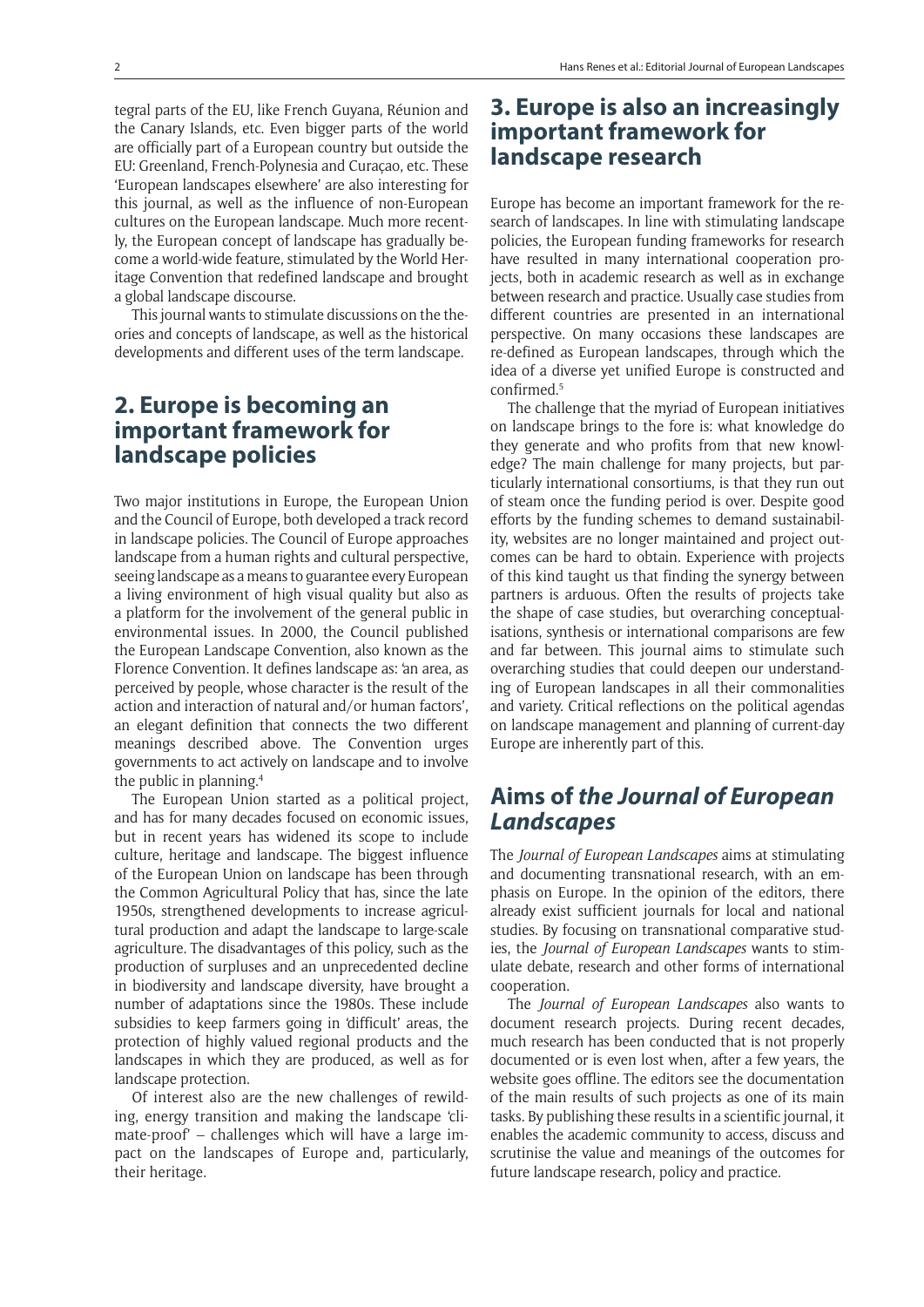The *Journal of European Landscapes* aims to offer a platform for interdisciplinary research into landscape. The historical and heritage dimensions of landscape are important, but the spatial, physical, visual, representational, philosophical and other landscape dimensions are also included. In many cases this requires interdisciplinary research across academic disciplines ranging from archaeology, anthropology and art history, to geography, earth sciences, economics, tourism studies and sociology.

The *Journal of European Landscapes* aims to publish studies on the historical and heritage aspects of landscape against the backdrop of challenges that Europe is facing today: the challenges of European unification, migration, climate change, energy transition, increase of tourism, digitisation and urbanisation.

# **Categories**

#### **1. Scientific papers**

The *Journal of European Landscapes* will publish articles that transcend national borders and have an internation-

# **Bibliography**

- Ahmad, Raziah. *Cultural landscapes as heritage in Malaysia: Potentials, threats, and current practices*. Utrecht University, 2013.
- Ashworth, Gregory John, and Brian Graham. "Heritage, Identity and Europe." *Tijdschrift voor Economische en Sociale Geografie* 88, no.1 (1997) 381–388.
- Cosgrove, Denis. "Prospect, Perspective and the Evolution of the Landscape Idea." *Transactions of the Institute of British Geographers* 10, no.1 (1985): 4 5–62. <https://doi.org/10.2307/622249>
- COUNCIL, OF EUROPE. "European Landscape Convention.-European Treaty Series No. 176." (2000). <https://rm.coe.int/1680080621>
- Daniels, Stephen. *Fields of vision: Landscape imagery and national identity in England and the United States*. Cambridge: Polity Press, 1993.
- Hoskins, William George. *The making of the English landscape*. London: Penguin Books, 1955.
- Kolen, J. C. A., and L. R. Egberts. "Rebuilding on Ruins: Transformation of Legacies in Europe." In *Finissage colloquium "A critical biographical approach of Europe's Past*, pp. 5 7–71. PAM Ename, 2016.

The focus will be on the history and heritage of European landscapes, including rural as well as urban and industrial landscapes.

#### **2. Short articles on running or recently finished projects**

The *Journal of European Landscapes* wants to document and share the outcomes of finished projects on European Landscape, particularly those in which a heritage and history perspective is prominent. This way the outcomes of these projects are re-traceable and the relevance of these projects for the study of European landscapes becomes concrete.

#### **3. Book reviews**

The *Journal of European Landscapes* aims to publish reviews of books that address European landscape in their heritage and historical dimensions. By doing so, the journal aims to stimulate discussion and reflection on current European landscape studies' publications.

- Macdonald, Sharon. *Memorylands: Heritage and Identity in Europe Today*. London: Routledge, 2013.
- Macdonald, Sharon. "Presencing Europe's Past." In *A Companion to the Anthropology of Europe*, edited by Ullrich Kockel, Máiréad Nic Craith and Jonas Frykman. New-York: Blackwell, 2012.
- McNeill, Donald. *New Europe: imagined spaces*. Routledge, 2014.
- Olwig, Kenneth R. "Recovering the substantive nature of landscape." *Annals of the association of American geographers* 86, no. 4 (1996): 63 0–653. [https://doi.org/10.1111/j.1467-8306.1996.](https://doi.org/10.1111/j.1467-8306.1996.tb01770) [tb01770](https://doi.org/10.1111/j.1467-8306.1996.tb01770)
- Patel, Kiran Klaus. "Integration through expertise: transnational experts in European cultural policies." In *The Cultural Politics of Europe*, pp. 8 4–104. Routledge, 2013.
- Pitte, Jean-Robert. «*Histoire du paysage français II. Le profane: du XVIe siècle à nos jours—Paris: Tallandier/Pluirel,* 1983.
- "What is WRL." World Rural Landscapes. accessed December 22, 2018. <http://www.worldrurallandscapes.org/home/what-is-wrl>

## **Endnotes**

- 1. "What is WRL," World Rural Landscapes, accessed December 22, 2018,<http://www.worldrurallandscapes.org/home/what-is-wrl>.
- 2. Denis Cosgrove, "Prospect, Perspective and the Evolution of the Landscape Idea," *Transactions of the Institute of British Geographers* 10, no.1 (1985): 4 5–62, [https://doi.org/10.2307/622249.](https://doi.org/10.2307/622249)
- 3. Stephen Daniels, *Fields of Vision: Landscape Imagery and National Identity in England and the United States* (Princeton: Princeton University Press, 1993); Kenneth R. Olwig, "Recovering the Substantive Nature of Landscape," *Annals of the Association of American Geographers* 86, no. 4 (1996): 63 0–653, [https://doi.org/10.1111/j.1467-8306.1996.tb01770.x;](https://doi.org/10.1111/j.1467-8306.1996.tb01770.x) Ahmad, Raziah "*Cultural landscapes as heritage in Malaysia Potentials*, threats & current practices" (PhD diss., Utrecht University, 2013).
- 4. "European Landscape Convention, European Treaties Series no. 176*"*, Council of Europe, 20 October 2000, [https://rm.coe.int/1680080621.](https://rm.coe.int/1680080621)
- 5. Gregory John Ashworth and Brian Graham. "Heritage, Identity and Europe," *Tijdschrift voor Economische en Sociale Geografie* 88, no.1 (1997): 381–388. On aspects of European identity, see for example: Sharon Macdonald, *Memorylands: Heritage and Identity in Europe*